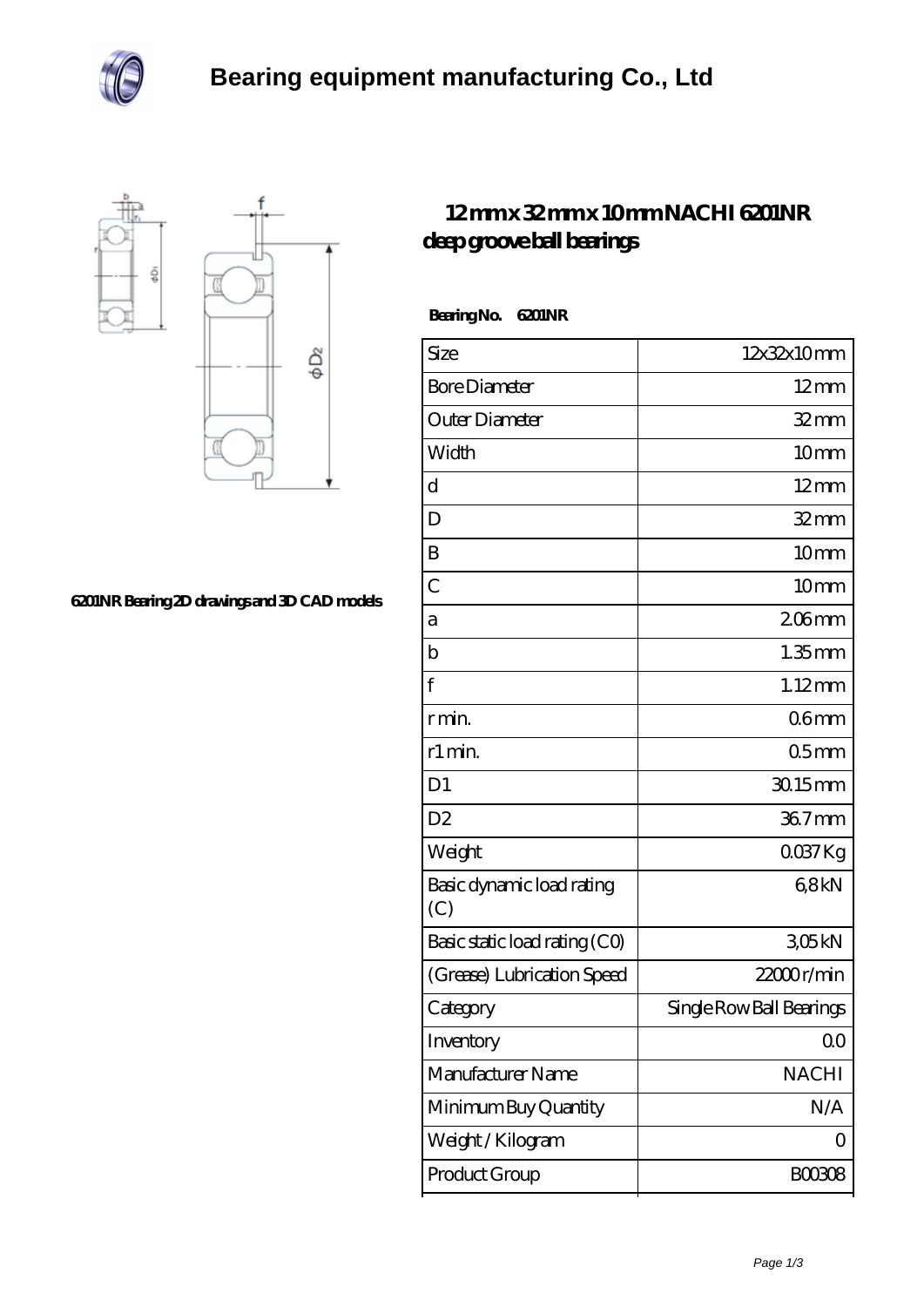

**[Bearing equipment manufacturing Co., Ltd](https://davidsherjan.com)**

| Enclosure                          | Open                                                                                                                                                                                                                        |
|------------------------------------|-----------------------------------------------------------------------------------------------------------------------------------------------------------------------------------------------------------------------------|
| Precision Class                    | ABEC 1   ISO PO                                                                                                                                                                                                             |
| Maximum Capacity / Filling<br>Slot | No                                                                                                                                                                                                                          |
| Rolling Element                    | <b>Ball Bearing</b>                                                                                                                                                                                                         |
| Snap Ring                          | Yes                                                                                                                                                                                                                         |
| <b>Internal Special Features</b>   | No                                                                                                                                                                                                                          |
| Cage Material                      | Steel                                                                                                                                                                                                                       |
| <b>Internal Clearance</b>          | CO-Medium                                                                                                                                                                                                                   |
| Inch - Metric                      | Metric                                                                                                                                                                                                                      |
| Long Description                   | 12MM Bore; 32MM<br>Outside Diameter; 10MM<br>Outer Race Width; Open;<br>Ball Bearing, ABEC 1   ISO<br>PQ No Filling Slot; Yes Snap<br>Ring, No Internal Special<br>Features: CO-Medium<br>Internal Clearance; Steel<br>Cage |
| <b>Other Features</b>              | Deep Groove   With Snap<br>Ring                                                                                                                                                                                             |
| Category                           | Single Row Ball Bearing                                                                                                                                                                                                     |
| <b>UNSPSC</b>                      | 31171504                                                                                                                                                                                                                    |
| Harmonized Tariff Code             | 8482105068                                                                                                                                                                                                                  |
| Noun                               | Bearing                                                                                                                                                                                                                     |
| Keyword String                     | Ball                                                                                                                                                                                                                        |
| Manufacturer URL                   | http://www.nachiamerica.c<br>om                                                                                                                                                                                             |
| Weight/LBS                         | 0081                                                                                                                                                                                                                        |
| Outside Diameter                   | 1.26Inch   32 Millimeter                                                                                                                                                                                                    |
| <b>Outer Race Width</b>            | 0.394 Inch   10 Millimeter                                                                                                                                                                                                  |
| Bore                               | 0472Inch   12Millimeter                                                                                                                                                                                                     |
| Inner Race Width                   | OInch   OMillimeter                                                                                                                                                                                                         |
| <b>Bore</b> Type                   | Cylindrical Bore                                                                                                                                                                                                            |
| Configuration                      | Single Row                                                                                                                                                                                                                  |
| <b>Bore Size</b>                   | $12 \text{mm}$                                                                                                                                                                                                              |